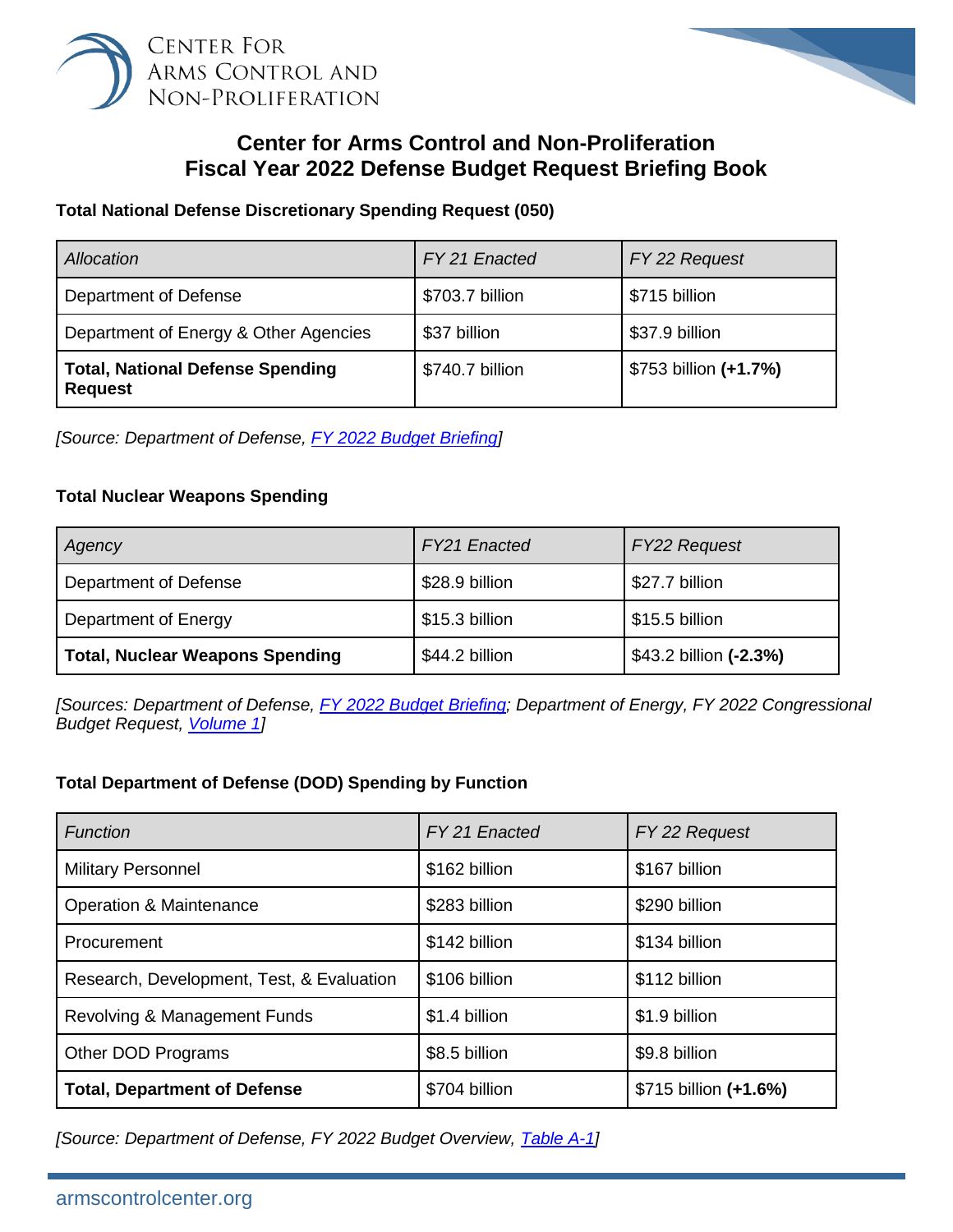#### **DOD Nuclear Weapons Funding Request for Select Programs**

| Program                                                | FY21 Enacted   | <b>FY22 Request</b> |
|--------------------------------------------------------|----------------|---------------------|
| Ground Based Strategic Deterrent (GBSD)                | \$1.45 billion | \$2.6 billion       |
| Columbia Class Ballistic Missile Submarine             | \$4.5 billion  | \$5.0 billion       |
| <b>Trident II Submarine-Launched Ballistic Missile</b> | \$1.5 billion  | \$1.6 billion       |
| Sea Launched Cruise Missile (SLCM-N)                   | n/a            | \$5.2 million       |
| W93 Mk7 Aeroshell                                      | \$31.5 million | \$62 million        |
| <b>B-21 Strategic Bomber</b>                           | \$2.8 billion  | \$2.9 billion       |
| F-35 Dual Capable Aircraft Nuclear Certification       | \$88.5 million | \$44.8 million      |
| <b>B-52 Upgrades</b>                                   | \$483 million  | \$716 million       |
| B61-12 Gravity Tail Bomb Assembly Kit                  | \$45.3 million | \$2.7 million       |
| Long Range Standoff Weapon (LRSO)                      | \$385 million  | \$609 million       |
| Nuclear Command, Control, and Communications (NC3)     | \$2.7 billion  | \$2.9 billion       |

*[Sources: Department of Defense, [FY 2022 Budget Overview;](https://comptroller.defense.gov/Portals/45/Documents/defbudget/FY2022/FY2022_Budget_Request_Overview_Book.pdf) Department of Defense, [FY 2022 Program](https://comptroller.defense.gov/Portals/45/Documents/defbudget/FY2022/FY2022_Weapons.pdf)  [Acquisition Costs by Weapon System;](https://comptroller.defense.gov/Portals/45/Documents/defbudget/FY2022/FY2022_Weapons.pdf) United States Air Force, [FY 2022 Justification Books;](https://www.saffm.hq.af.mil/FM-Resources/Budget/) United States Navy, [FY 2022 Justification Books\]](https://www.secnav.navy.mil/fmc/fmb/Pages/Fiscal-Year-2022.aspx)*

# **National Nuclear Security Administration (NNSA) Request**

| Program                                                          | <b>FY21</b> Enacted | <b>FY22 Request</b> |
|------------------------------------------------------------------|---------------------|---------------------|
| <b>Federal Salaries and Expenses</b>                             | \$443 million       | \$464 million       |
| <b>Weapons Activities</b>                                        | \$15.3 billion      | \$15.5 billion      |
| Defense Nuclear Nonproliferation                                 | \$2.3 billion       | \$2.3 billion       |
| <b>Naval Reactors</b>                                            | \$1.7 billion       | \$1.9 billion       |
| <b>Total, National Nuclear Security</b><br><b>Administration</b> | \$19.7 billion      | \$19.7 billion      |

*[Source: Department of Energy, FY 2022 Congressional Budget Request, [Volume 1\]](https://www.energy.gov/sites/default/files/2021-05/doe-fy2022-budget-volume-1.pdf#page=7)*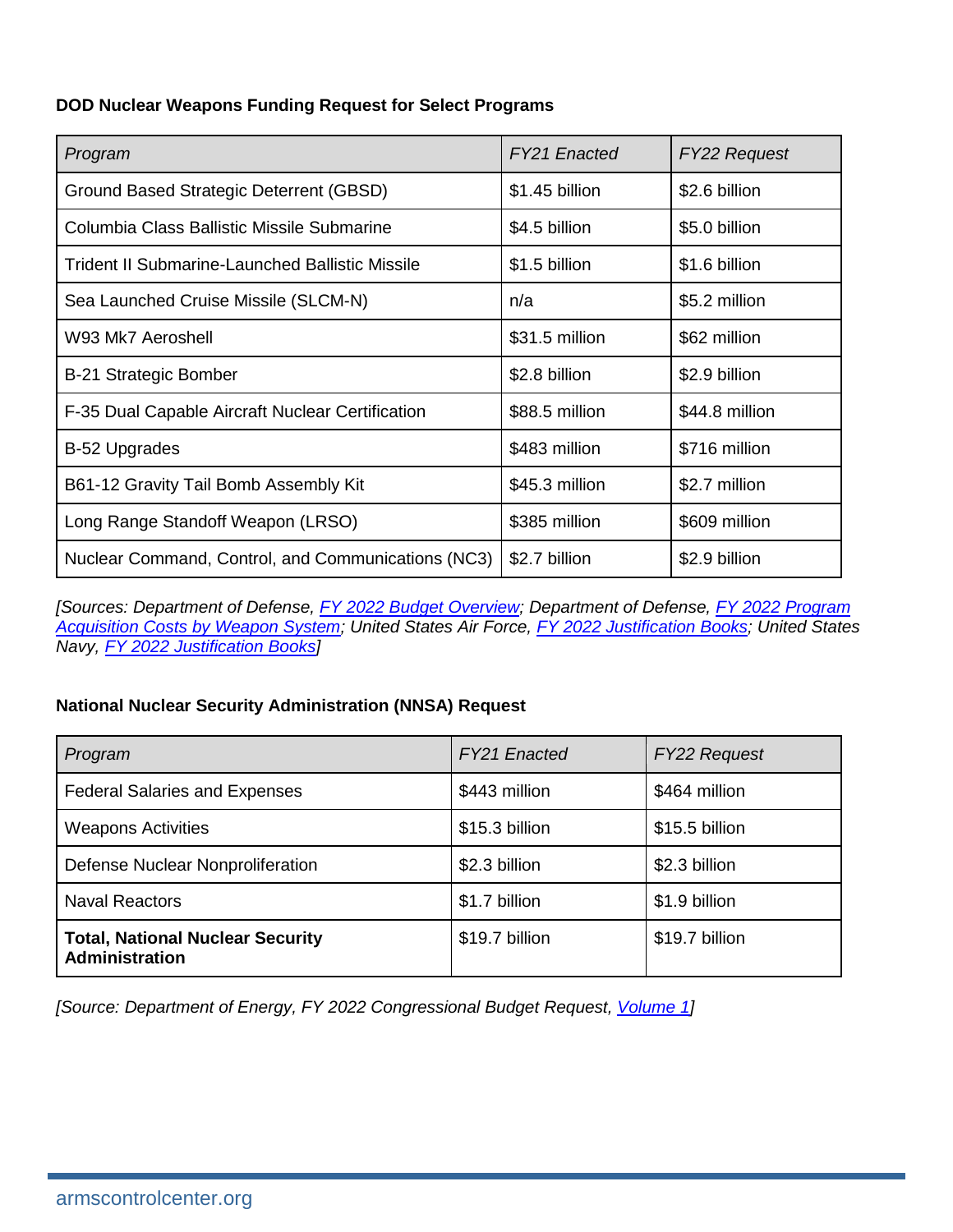**DOE Nuclear Weapons Funding Request for Select Programs**

| Program                                           | FY21 Enacted  | <b>FY22 Request</b> |
|---------------------------------------------------|---------------|---------------------|
| B61-12 Gravity Bomb                               | \$816 million | \$772 million       |
| W80-4 Nuclear Warhead                             | \$1 billion   | \$1 billion         |
| W80-4 Alt SLCM Nuclear Warhead                    | n/a           | \$10 million        |
| W87-1 Nuclear Warhead                             | \$541 million | \$691 million       |
| W88 Nuclear Warhead                               | \$257 million | \$207 million       |
| W93 Nuclear Warhead                               | \$53 million  | \$72 million        |
| <b>Stockpile Sustainment</b>                      | \$998 million | \$1.2 billion       |
| Weapons Dismantlement and Disposition             | \$56 million  | \$51 million        |
| Plutonium Modernization - Los Alamos National Lab | \$837 million | \$1 billion         |
| Plutonium Modernization - Savannah River Site     | \$442 million | \$603 million       |
| Plutonium Modernization - Total                   | \$1.4 billion | \$1.7 billion       |

*[Source: Department of Energy, FY 2022 Congressional Budget Request, [Volume 1\]](https://www.energy.gov/sites/default/files/2021-05/doe-fy2022-budget-volume-1.pdf#page=125)*

# **Missile Defeat and Defense Funding Request Total and Select Systems**

| Program                                                        | FY21 Enacted   | <b>FY22 Request</b> |
|----------------------------------------------------------------|----------------|---------------------|
| Missile Defense and Defeat - Total                             | \$20.9 billion | \$20.4 billion      |
| Terminal High Altitude Area Defense (THAAD)                    | \$892 million  | \$562 million       |
| Ground-Based Midcourse Defense/Next Generation<br>Interceptor  | \$2.3 billion  | \$1.7 billion       |
| SM-2 IIA and SM-3 IB Sea-Based Interceptors                    | \$717 million  | \$647 million       |
| Aegis Ballistic Missile Defense                                | \$1.1 billion  | \$1 billion         |
| <b>Patriot Advanced Capability Missile Segment Enhancement</b> | \$678 million  | \$777 million       |

*[Source: Department of Defense, [FY 2022 Budget Press Release;](https://comptroller.defense.gov/Portals/45/Documents/defbudget/FY2022/FY2022_Press_Release.pdf) Missile Defense Agency, [FY 2022 Budget](https://www.mda.mil/global/documents/pdf/Budget%20Overview%20FY22%20Booklet%20-%20FINAL.pdf)  [Estimates Overview;](https://www.mda.mil/global/documents/pdf/Budget%20Overview%20FY22%20Booklet%20-%20FINAL.pdf) Department of Defense, [FY 2022 Program Acquisition Costs by Weapon System\]](https://comptroller.defense.gov/Portals/45/Documents/defbudget/FY2022/FY2022_Weapons.pdf)*